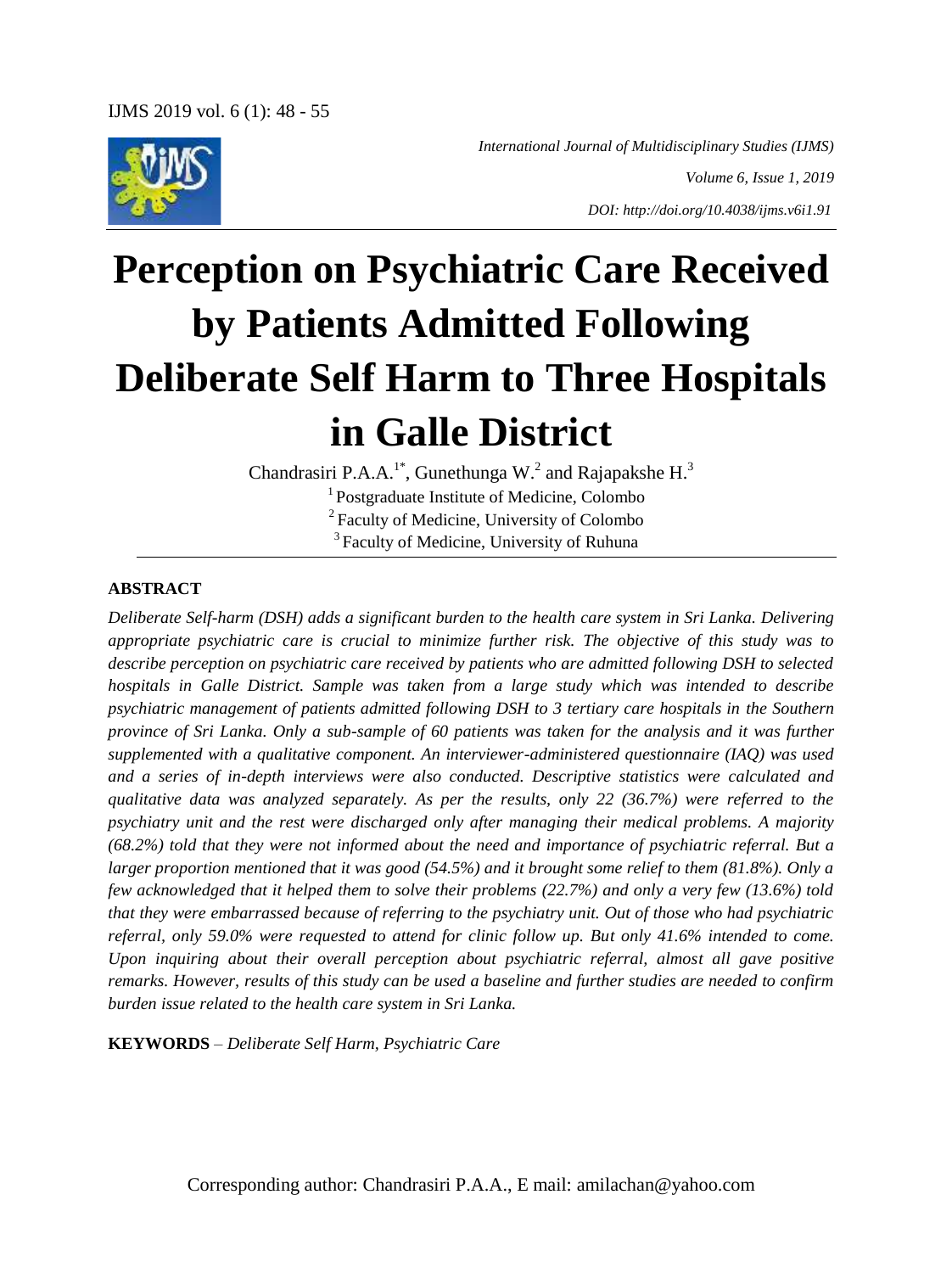### **INTRODUCTION**

Self-harm adds a significant burden to the health care system in Sri Lanka as well as the personal suffering to the patients and families (Rajapakse, Christensen, Cotton, & Griffith, 2016). Wickramasinge (2009), showed that the government of Sri Lanka spend nearly 0.9 million US dollars for treatment of DSH patients each year. Delivering appropriate psychiatric care following an attempt of Deliberate Self Harm (DSH) in the community is crucial to minimize further risk. Suicide prevention strategy in England recommends to follow up every case of DSH within seven days after discharge and active follow up if patient is missed from routine follow up (National Institute for Health and Clinical Excellence[NICE], 2004).

DSH survivors had 2-3 times higher risk of morality than expected morality rates and it was significantly higher among males than females. This also reiterated the importance of delivering good psychiatric care in hospital(Hawton, Zahl, & Weatherall, 2003). Perception of patients towards psychiatric care they receive determines the compliance and uptake of management plan. A proper follow up plan should include measures to reduce further harm and to minimize other risk related behavior to improve quality of life and address other mental health conditions (NICE, 2004).

There is no category for DSH in Indoor Morbidity and Mortality Return (IMMR), which is the main source of hospital data in Sri Lanka and there is no surveillance system for DSH in hospital data flow. In a community based study Rajapakse, Griffiths, Christensen and Cotton (2015), found that the incidence of self-poisoning is 315 per 100,000. This indicated that there should be approximately 65000 episodes of self-poisoning should occur in Sri Lanka each year. When we apply the abovementioned extrapolation from completed suicides, it is assumed that 30000-90000 DSH acts are happening each year.

Though there were several studies done to describe the epidemiology of DSH in Sri Lanka, evidence are lacking on how patients perceive psychiatric care following DSH. The objective of this study was to describe perception on psychiatric care received by patients who are admitted following Deliberate Self Harm to selected hospitals in Galle District.

#### **METHOD**

The sample was taken from a large study which was intended to describe psychiatric management of patients admitted following DSH to 3 tertiary care hospitals which are located in the western half of the Southern province which is the heavily populated half which involved 392 subjects. Only a sub-sample of 60 patients, who were taken as the pre-intervention group of quasiexperimental component of the particular study was taken for analysis. The study was further supplemented with a qualitative component.

During the study, DSH was defined as an episode of intentional self-harm that did not lead to death which may or may not have been motivated by a desire to die(Gelder, Harrison, & Cowen, 2006). All consecutive admissions to all study settings during the study period were recruited until the required sample size is reached. Patients who transferred out to other institutions or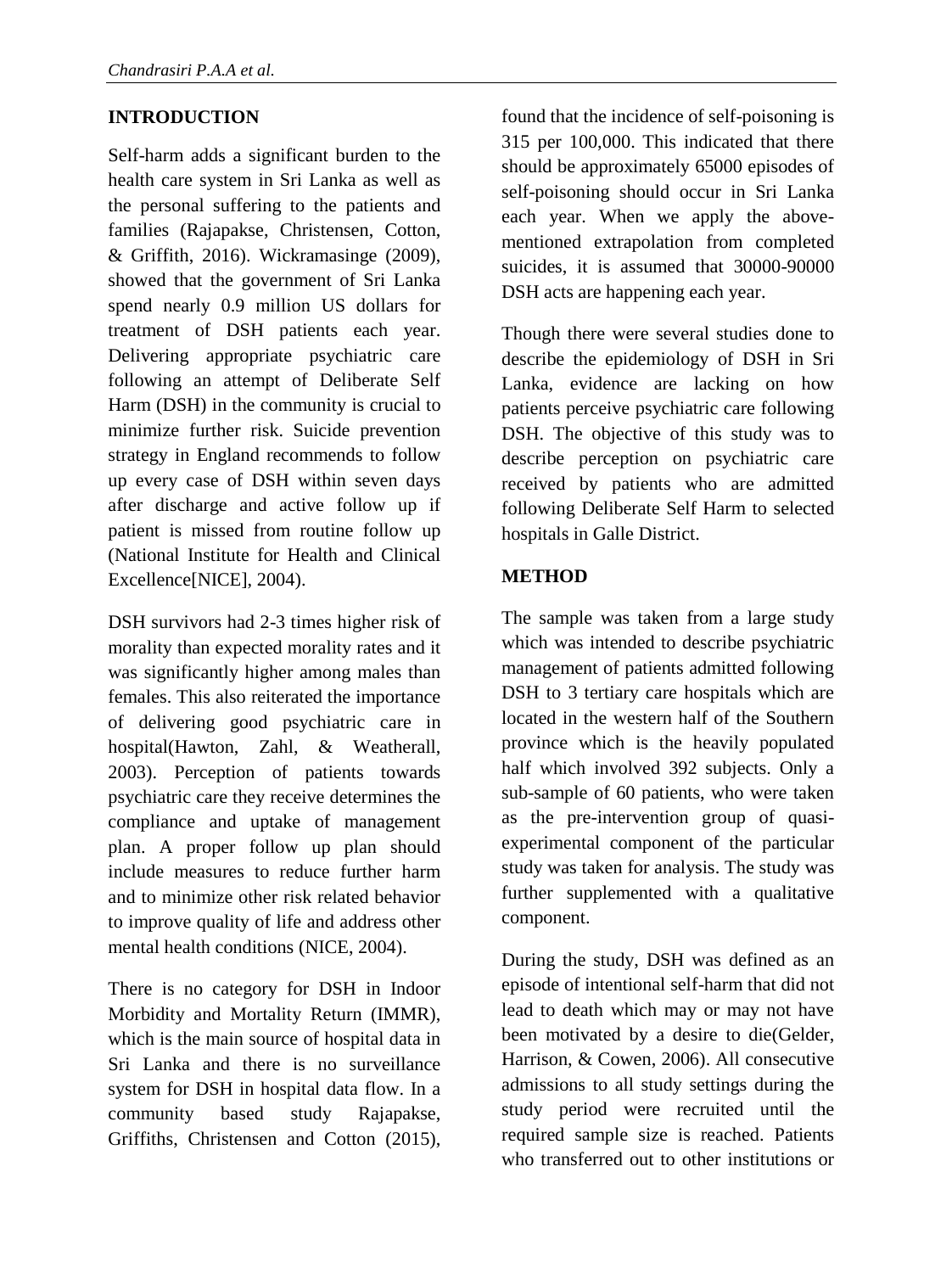patients who died during the hospital stay were not included in the study.

An interviewer-administered questionnaire (IAQ) was developed to administer to the patients at the time of discharge. It consisted of items to assess the perception of patients about psychiatric management given in the hospital and degree of uptake of follow up plan in community. In addition to that a series of In-depth interviews were held with a sub sample of 10 to gather qualitative information. The sample was chosen by purposive sampling to represent a range of ideas. Ten was considered as an adequate sample to reach the saturation level. Both open ended and closed ended questions were included into a semi structured format. This allowed the interviewer to guide the interview well and be focused, but still let respondent to express his or her views freely. Closedended questions were included to obtain some specific information. Quantitative data was analyzed by using descriptive statistics and appropriate significant tests were applied where necessary. Qualitative data analysis was done by applying Giorgi's phenomenological method of analysis. First audio recordings of full conversations were transcribed into text. Then common themes were identified and grouped together to fit into the framework of study questions. Ethical approval was obtained from Ethics Review Committee at Faculty of Medicine, Ruhuna, Sri Lanka.

### **RESULTS**

Majority of the sample were females  $(n=33)$ , 55.0%) and belong to 16-25 years age category ( $n=33, 55.0\%$ ). Most of them were not occupied (n=35, 58.3%), reported a family income of Rs 30001-60000 (n=28, 46.7%) and single (n=33, 55.0%). Majority of the sample mentioned conflict in love affairs as the main precipitating factor  $(n=16, 26.7%)$  while drug overdose was the commonest method of self-harm (n=34, 56.7%).

Only 22 (36.7%) subjects out of total sample were referred to the psychiatry unit and the rest were discharged only after being managed their medical problems. Awareness and perception of them about the psychiatric referral they received are described in the following table.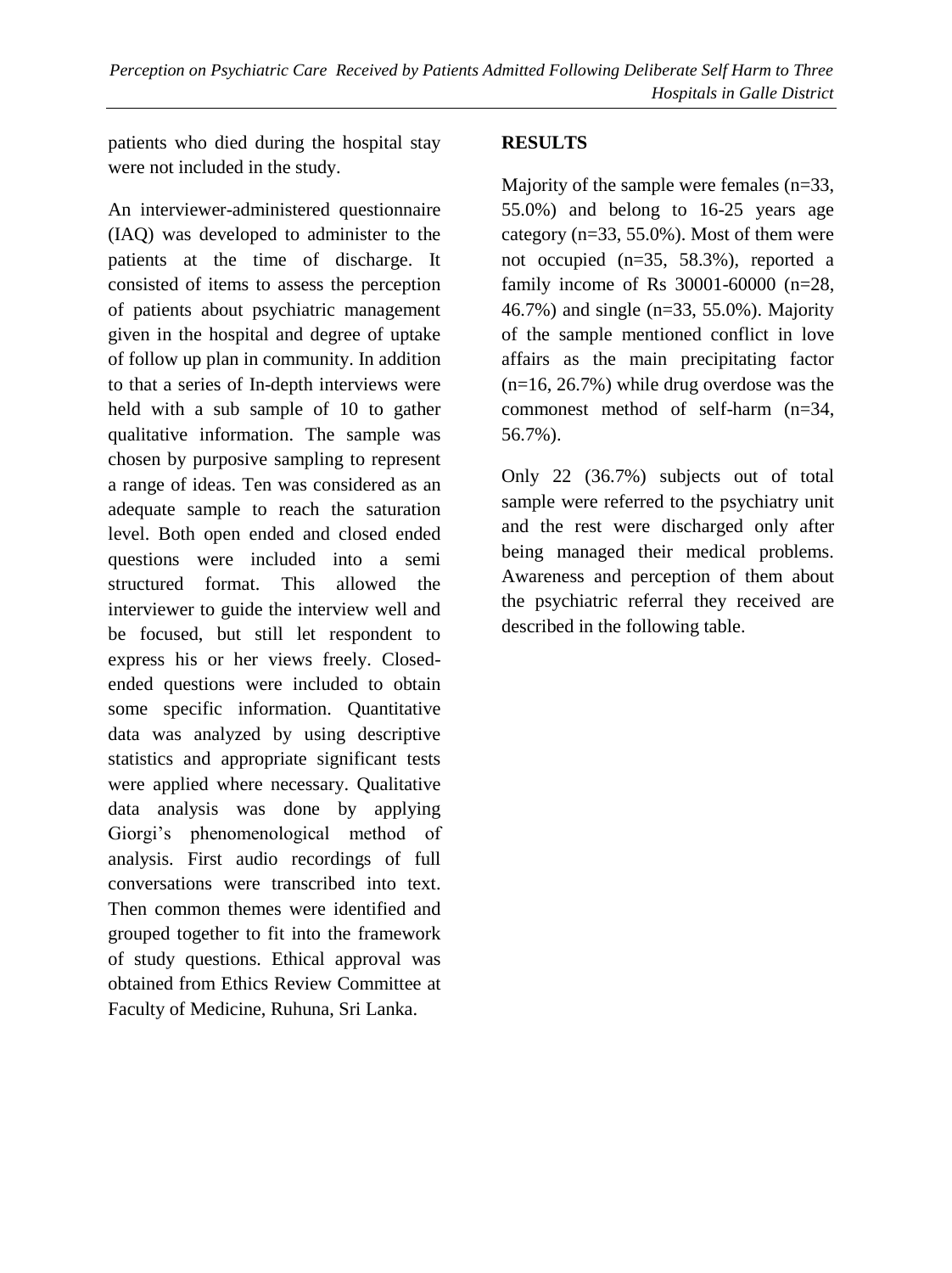| Characteristic                                             | Participants   |             |
|------------------------------------------------------------|----------------|-------------|
|                                                            | Frequency      | Percentage  |
|                                                            | $(n=22)$       | $(100.0\%)$ |
| Whether explained/advised about the need and importance of |                |             |
| psychiatric referral                                       |                |             |
| Yes                                                        | 6              | 27.3        |
| No                                                         | 15             | 68.2        |
| Can't remember                                             | 1              | 4.5         |
| Perception about psychiatric referral                      |                |             |
| It was good                                                | 12             | 54.5        |
| There was no point                                         | 3              | 13.6        |
| No idea                                                    | $\tau$         | 31.8        |
| Whether it brought some relief to the patient              |                |             |
| Yes                                                        | 18             | 81.8        |
| N <sub>o</sub>                                             | $\mathfrak{2}$ | 9.1         |
| No idea                                                    | $\overline{2}$ | 9.1         |
| Whether it solved problems of patient                      |                |             |
| Yes                                                        | 5              | 22.7        |
| N <sub>o</sub>                                             | 5              | 22.7        |
| No idea                                                    | 12             | 54.5        |
| Whether patient was embarrassed                            |                |             |
| Yes                                                        | 3              | 13.6        |
| N <sub>0</sub>                                             | 18             | 81.8        |
| No idea                                                    | 1              | 4.5         |

| <b>Table 1:</b> Description on Awareness and Perception of Patients about Psychiatric Referral |  |  |  |
|------------------------------------------------------------------------------------------------|--|--|--|
|------------------------------------------------------------------------------------------------|--|--|--|

Majority of them (n=15, 68.2%) told that they were not informed about the need and importance of psychiatric referral. But a larger proportion mentioned that it was good (n=12, 54.5%) and it brought some relief to them  $(n=18, 81.8%)$ . Only a few acknowledged that it helped them to solve their problems (n=5, 22.7%) and only a very few (n=3, 13.6%) told that they were embarrassed because of referring to the psychiatry unit.

Out of those who had psychiatric referral only 13 (59.0%) were requested attend for clinic follow up. Among them  $(n=12)$ , 92.3%) mentioned that they were explained about the importance of clinic visit but only 41.6% (n=5) intended to come. Only in 60% (n=6) of patients the carer was informed about clinic referral. Out of them 66.6% (n=4) mentioned that they intend to bring the patient to the clinic.

By the time of discharge, only 26.7% (n=16) has accepted that they received support from the hospital staff to solve problems while majority (n=37, 61.7%) had no idea on that. Only one patient (1.7%) was given contact details of person/institute to seek help. But more than half of the population (n=34, 56.7%) mentioned that they can identify a person to seek help when they are in trouble. But only two subjects (3.3%) mentioned that they can identify an institute to seek help when they are in trouble now. Out of 34 people who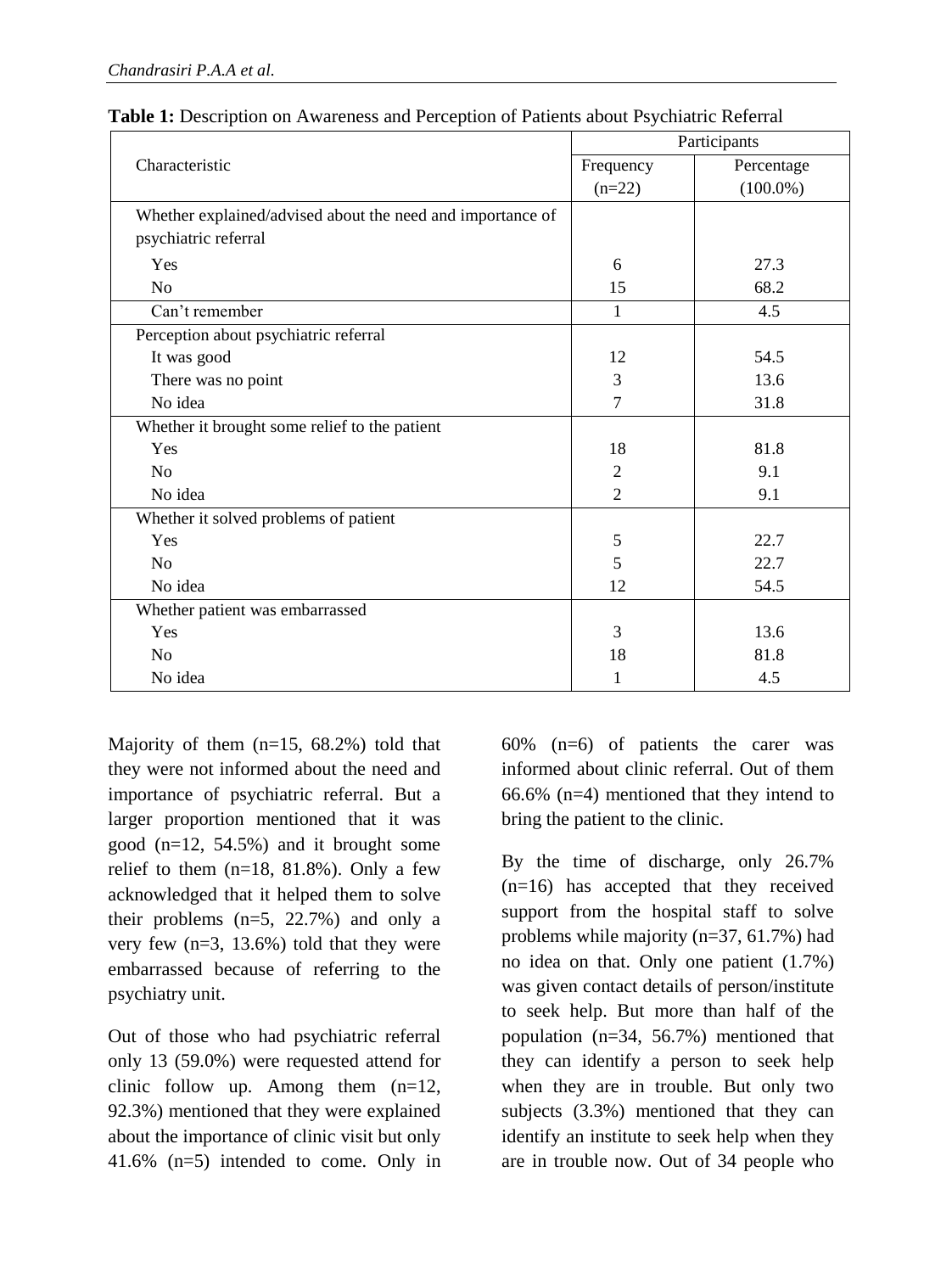mentioned that they can identify a person to seek help when they are in trouble, 30 (88.2%) told that they will seek help from

that particular person when they get a trouble next time. Results are presented in following table.

**Table 2:** Description of Current Status of Receiving Help and Of Ability to Seek Help Among Participants

|                                                                  | Participants   |             |
|------------------------------------------------------------------|----------------|-------------|
| Characteristic                                                   | Frequency      | Percentage  |
|                                                                  | $(n=60)$       | $(100.0\%)$ |
| Whether received support from hospital staff to solve problems   |                |             |
| Yes                                                              | 16             | 26.7        |
| N <sub>0</sub>                                                   | 7              | 11.7        |
| No idea                                                          | 37             | 61.7        |
| Whether patient was given contact details of person/institute to |                |             |
| seek help                                                        |                |             |
| Yes                                                              | 1              | 1.7         |
| No                                                               | 55             | 91.6        |
| Can't remember                                                   | 3              | 5.0         |
| Missing                                                          | 1              | 1.7         |
| Whether patient can identify a person to seek help when they     |                |             |
| are in trouble                                                   |                |             |
| Yes                                                              | 34             | 56.7        |
| No                                                               | 16             | 26.7        |
| No idea                                                          | 10             | 16.7        |
| Whether the patient can identify an institute/service to seek    |                |             |
| help when they are in trouble                                    |                |             |
| Yes                                                              | $\overline{c}$ | 3.3         |
| No                                                               | 58             | 96.7        |
| No idea                                                          | $\Omega$       | 0.0         |

A larger proportion of subjects (n=45, 75.1%) acknowledged that they are not expecting any problems in re-engaging with normal routine. More than 90% of subjects gave positive expectations as they didn't expect any problems in re-engaging with family (n=55, 91.7%) and re-engaging with friends and relatives (n=56, 93.3%).

Only 49 subjects could be taken for analysis since relatives of remaining patients were not available at the time of discharge. Majority of them (n=31, 64.6%)

mentioned that they were explained on how to help/take care of the patient after returning home. But a very few told that they were explained on how to respond if the patient makes another attempt (n=3, 5.2%) and only one  $(n=1, 2.1\%)$  informed about contact details of any person/institute to seek help.

In depth interviews were performed to obtain qualitative information pertaining to the Perception on psychiatric care received by patients.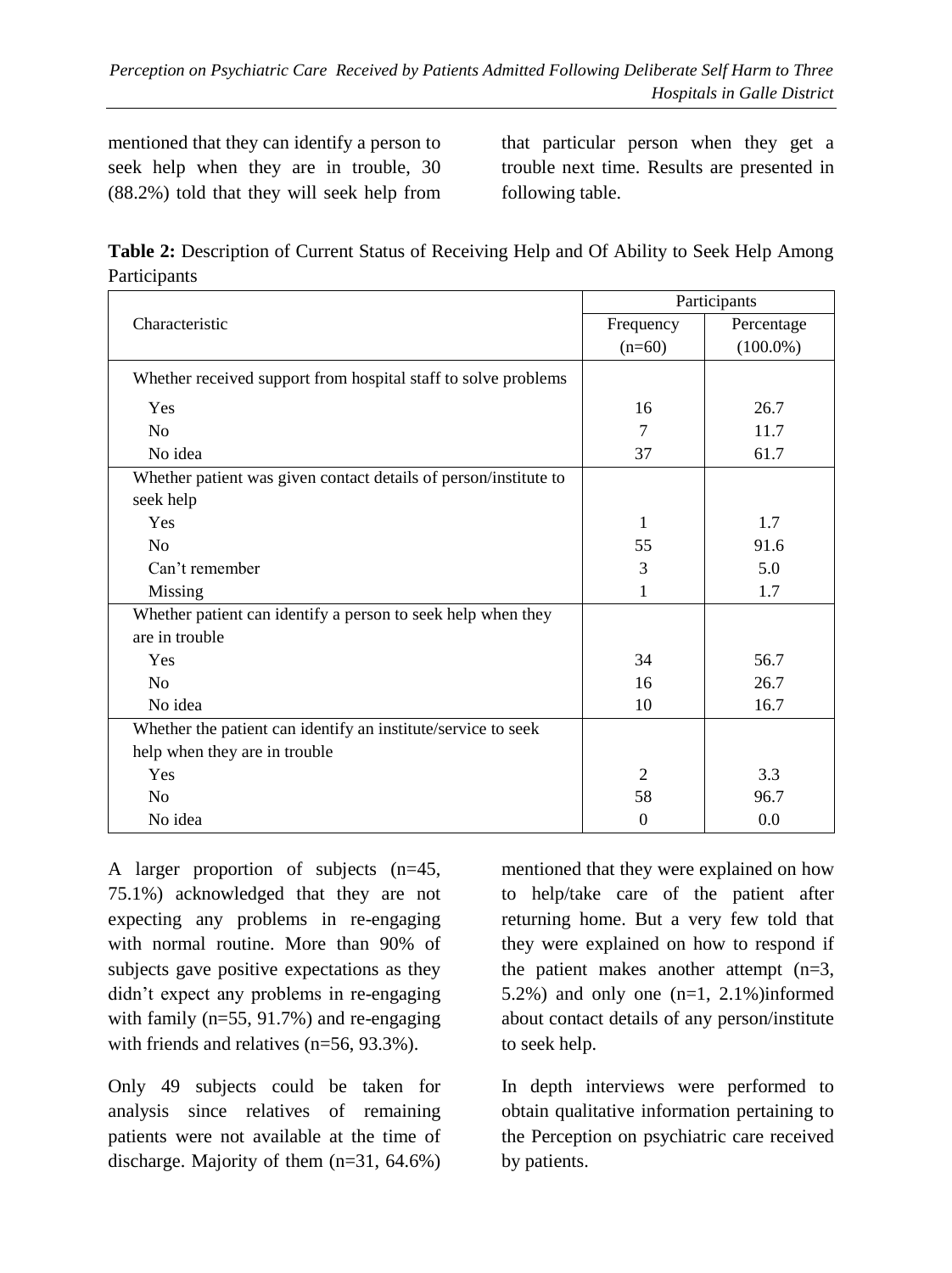Upon inquiring about their perception on psychiatric referral almost all the patients who were referred to psychiatry unit gave positive remarks.

**Matrix 1:** Key themes pertaining to perception on psychiatric referral

- Almost everyone accepted psychiatric referral as a good thing. Specifically they appreciated the opportunity of being listened their worries by someone.
- However as mentioned in the above chapter how they utilized them to solve their true problems and how they related the psychosocial interventions to specific problems they had were difficult to elicit.
- But some of the patients felt embarrassed and stigmatized because of the referral.

Appreciation of the opportunities to get their worries listened by someone was emerged as a common theme. Many of the subjects who were seen by psychiatric team also valued the advices they received.

However embarrassment was also a common feeling reported by most of the subjects. There were few apparent themes behind this. Sending to psychiatry ward gave them the idea of being psychiatrically ill. On the other hand they worried of what others may think.

#### **DISCUSSION AND CONCLUSION**

Study was carried out in three hospitals namely; TH Karapitiya, BH Balapitiya and BH Elpitiya. As described in the methodology these three hospitals were chosen because nearly 80% of the in-ward admissions in Galle district drain to these three hospitals(Provincial Director of Health Services Southern, 2014).

Out of those who were referred to psychiatric unit only 27.3% were explained about the need and importance of psychiatric referral. Not making patients adequately aware on the importance of psychiatric referral was the main reason behind high rates of leaving against medical advice during the gap of making the referral and seen by the psychiatry team. Therefore this should be addressed in subsequent interventions to improve psychiatric care of DSH patients.

But majority of patients perceived that the psychiatric referral is important. A larger proportion mentioned that it was good (54.5%) and it brought some relief to them (81.8%). The opportunity they had of being listened their worries by someone was repeatedly appreciated during IDI's. But only 22.7% mentioned that it was helped in solving the particular problem the patient had. Majority (54.5%) had no idea whether it specifically solved their problems. This was also elicited during IDI's. Only few attributed the resolution of problems to care they received in hospital. It means that, there is a gap exists between expectation of patients and psychiatric care being delivered, with respect to addressing the particular problems they had.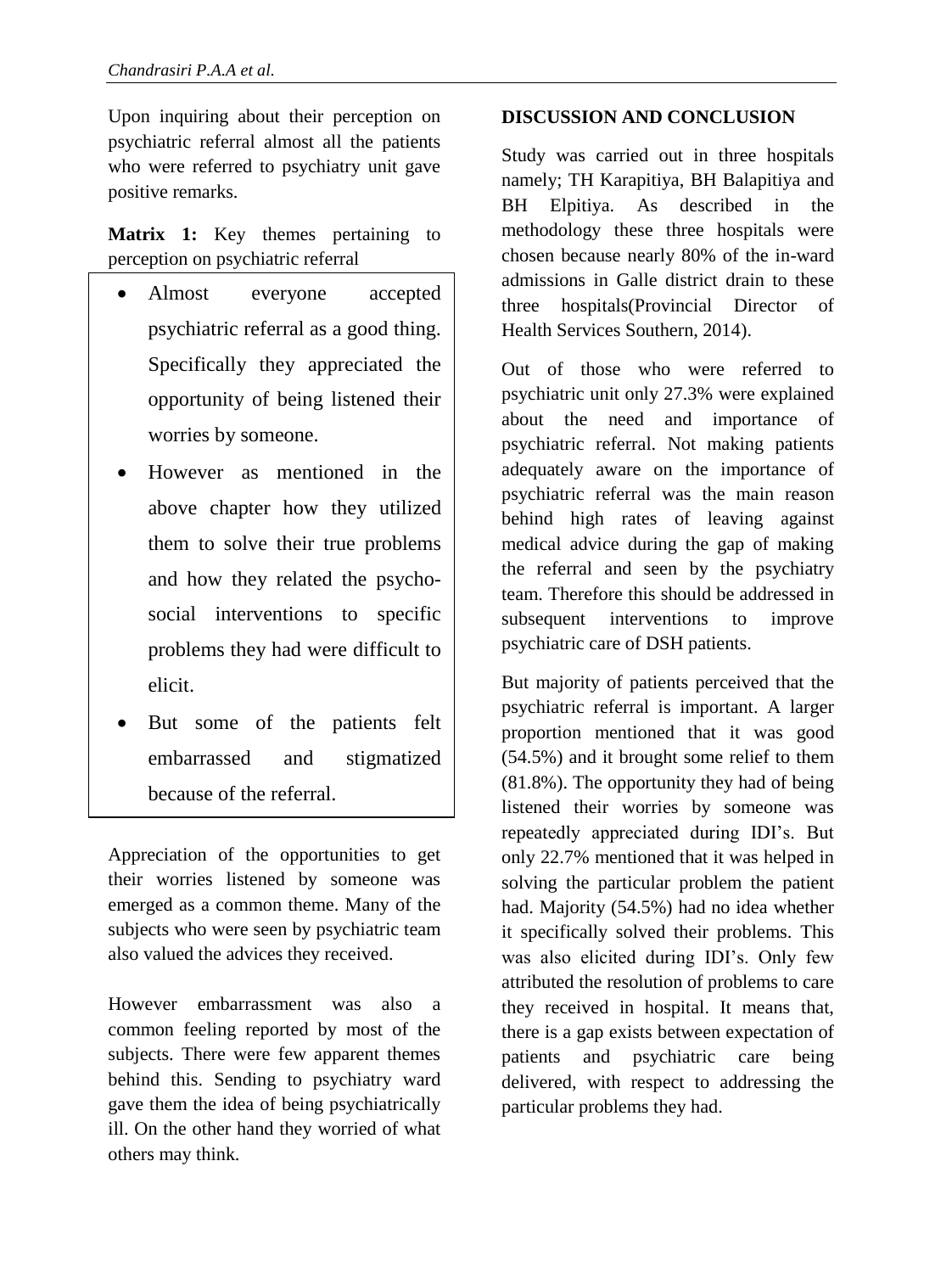Only 13.6% mentioned that they were embarrassed when referring to psychiatry unit. Though the number was small, embarrassment of patients due to psychiatric referral should be addressed seriously. Because it adversely influence the compliance with care. Two main themes were elicited during IDI's as reasons. Sending to psychiatry ward gave them the idea of being psychiatrically ill. On the other hand they worried of what others may think. In Sri Lankan society psychiatric illnesses are stigmatized by people. This leads to the reluctance of people seeking psychiatric care. Because of that they worry what others may think if they are observed by others while attending psychiatric services. According to the service delivery system some patients are summoned to the psychiatric ward for assessment. This was disliked by some patients as revealed in IDI's.

Though the perceived mental status appeared to be good when starting IDI's, when inquiring into depth and rapport was developed it was clearly seen that the actual situation was not so. Even though they said 'I'm fine', their facial expressions were not convincing in most instances. It's natural that people are willing to acknowledge that they are free of problems at the beginning, when directly inquired by someone.

Among those the manipulative motives were succeeded, almost all committed the act following relationship issues. It doesn't indicate the true resolution of problem. It just showed succession of manipulative motive of the patient.

Though many of the medical staff were willing to support these patients, lack of competency arise as a barrier. In most instances they were given generic advices, not focus to the particular problem they had. Emphasizing the importance of education and suggesting to forget previous love affairs were common content in most of the advices as revealed in IDI's. Feeling sympathy and seen only the surface of the problem were appeared.

#### **ACKNOWLEDGEMENT**

Director, Teaching Hospital Karapitiya and Medical Superintends of all the hospitals where the study was conducted for permitting us to conduct the study with fullest blessings. All the medical staff in wards of all three study settings for extending their support

This study was received a research grant from Education, training and research unit of Ministry of Health.

No conflicts of interests

## **REFERENCES**

Gelder, M., Harrison, P., & Cowen, P. (Eds.). (2006). Shorter Oxford Textbook of Pshychiatry (6th ed.): Oxford Universiry Press.

Hawton, K., Zahl, D., & Weatherall, R. (2003). Suicide following deliberate selfharm: long-term follow-up of patients who presented to a general hospital. The British Journal of Psychiatry, 182(6), 537-542. doi: 10.1192/bjp.182.6.537

National Institute for Health and Clinical Excellence[NICE]. (2004). Self-harm: The Short term Physical and Psychological Management and Secondary Prevention of